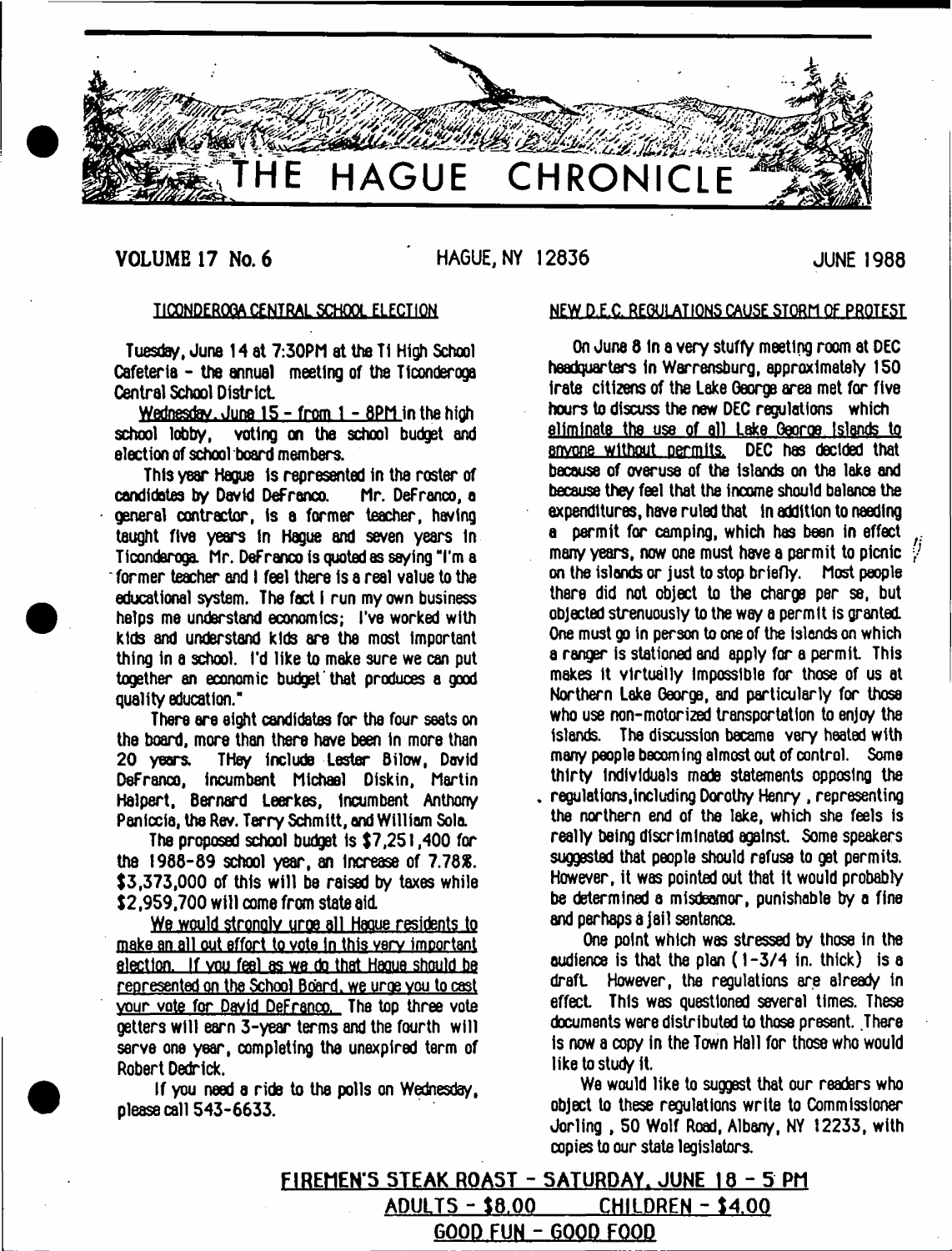### HAGUE VOLUNTEER FIRE DEPARTMENT

May Fire Calls

 $\mathbf{I}$ 

3 calls

43 men hours

 $\hat{\mathcal{L}}$ 

June Events

June 17 - Tent set up for steak roast

June 18 - FIREMEN'S STEAK ROAST . We welcome everyone to come and Join In on some good fun and food. Serving time is 5PM. Entertainment will be provided

June  $18 -$  Pump test at 10 AM on boat dock

June 23 - 7-tOPM: All volunteer fire companies from Warren, Washingotn, and Saratoga Counties are invited to the Glens Falls Civic Center for a get together. Everything is free. There will be guest speakers.

 $July_4 - All members of Fire Dept. are urged to$ participate in the Ticonderoga parade.

## AMBULANCE REPORT

Runs 9<br>Man Hours 58 1/2 Man Hours

Total Miles 209

June 15 - EM5 Rounds will be held at M:oses Ludington Hospital at 7PM. Dr. Chapman will speak on infections and infectious diseases.

Two squad personnel will participate in a critical trauma course. The course will involve 18 hours of training for Basic and Advanced EMTs.

Wed. June 22 - 7PM CPR recertification course will be offered to squad members who must have their certification renewed

President Breitenbach announced at the June meeting that Cape Cod Village Association had pledged \$ 1,000 a year for five years to the new truck fund

A 1929 replica Mercedes (a kit car) has been donated to the Fire Dept by the Sarjeants of Arcady. Raffle tickets are available for \$5.00 per ticket from any member of the Fire Dept. The car is worth approximately \$20,000 and will be on display at various locations throughout the summer. Winning ticket will be drawn during the Winter Carnival in February.

In mid-July a week will be set aside for HVFD VOLUNTEERS APPRECIATION . Various events are being scheduled

Next meeting will be July 11 at 8PM, due to the holiday on the first Monday of the month.

STEAK ROAST will be held *on* June 18 starting at 5PM. Steamed clams will be available earlier in the afternoon. Menu includes baked potatoes, tossed salad, rolls, baked beans, and of course STEAK. Live entertainment!!

## SANITARY SURVEY

The town of Hague will be conducting a sanitary survey during the summer, starting with the hamlet area and as time allows, expanding into the rest of the town. Three local persons have been appointed to conduct this survey and will be Identified by a badge. The purpose of the survey is to determine the number of gallons of waste generated by households so that we can make an accurate measurement for the engineers who will be drawing up plans for  $a$ waste treatment system for the town. This plant will most likely be constructed in the hamlet area

This Is being done through a special grant received by the town of Hague through our area legislators.

Supervisor Bolton would appreciate your cooperation when one of the surveyors calls on you.

#### HAGUE SENIOR CITIZENS CLUB

On Tuesday, June 28, the Senior Citizens will go to the Ticonderoga Nutrition Site for lunch. If you wish to go, please notify Diane or Bertha at the Town Hail (Phone 543-6161) PRIOR TO 10 AM on Monday, June 27. Pleass indicate whether you need transportation or can provide it. Departure will be from the Baptist Church parking lot at  $11:40$  AM.

After lunch the Seniors will hold a regular meeting at the Hague Town Hall, with the afternoon devoted to games.

It has been decided that trips will be made on Sept. 9 (Baseball Hall of Fame and Farmers Museum at Cooperstown), on Sept 21 (Adirondack Museum at 'Blue Ml Lake) and Oct 5 (Gree .n Ml Railroad's round trip between Bellows Falls and Chester, VT). The trips were changed from the original dates because of the bus company's prior commitments for those first-choice dates.) The trip to Blue Mt Lake will be a car-pooling effort. The train trip (by train company's request) will ba limited to 30, so sign up early if you wish to go. For further information on these trips call Georgina at 543-6095 or Ethel at 543-6098.

## HAGUE DECALS NOW AVAILABLE

The new multi-use decal for property owners or registered voters of the Town of Hague is now available at the Town Hall during business hours. When displayed on your car window It Indicates that an individual has free privilege to use facilities of the Town Park, boat launch and landfill. The license plate number of the vehicle must be verified in order to receive a decal. For those who cannot get to the Town Hall, you may order it by mail. They are non-transferable. **6/88**<br>non-transferable.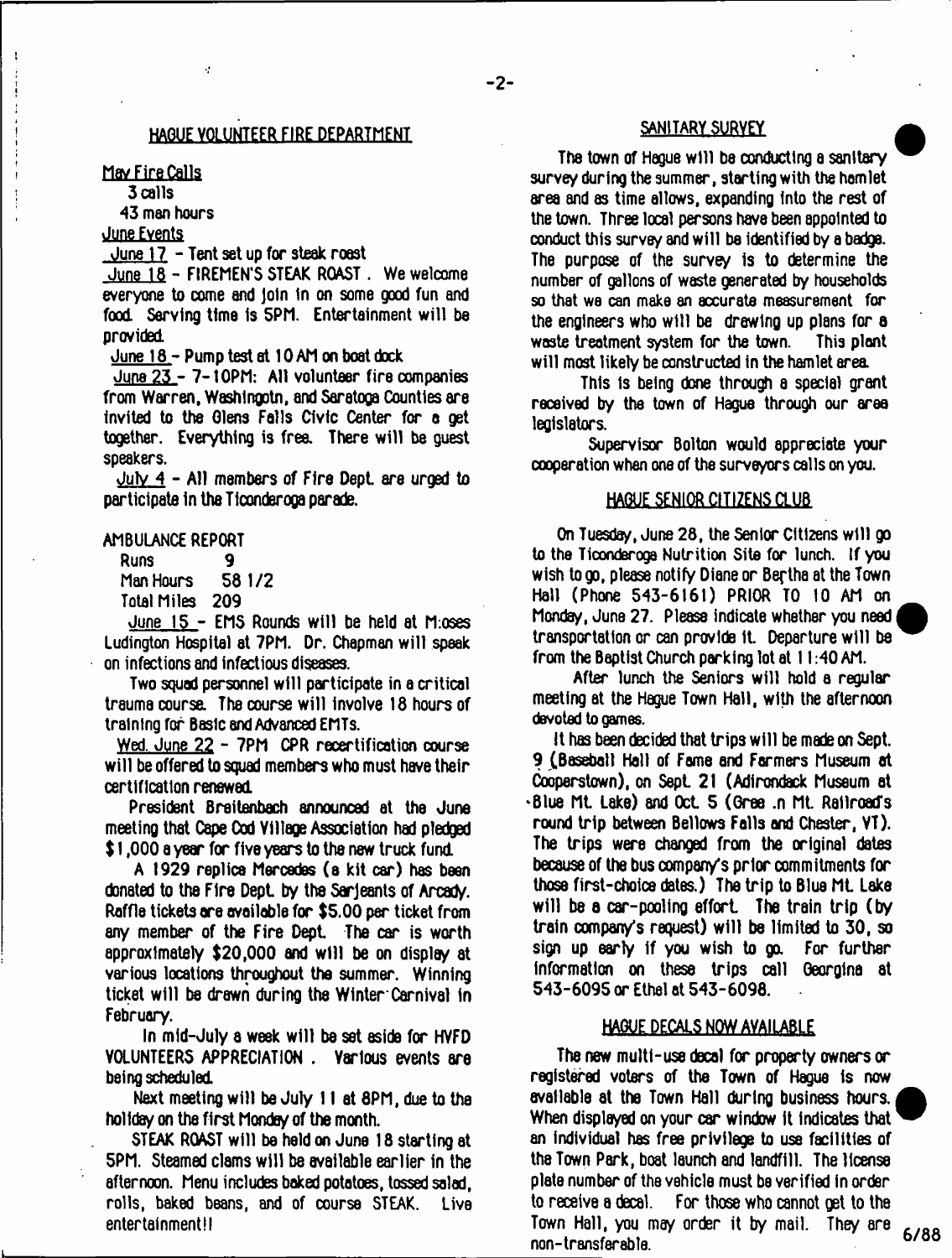### ZONINO BOARD OF APPEALS - 5/26/88

On May 26 1988 the Zoning Boord of Appeals met at 7 PM to hold a public hearing on Maggiolo variance  $*6-88$ . Since the application was incomplete and there was no audience for or against, it was tabled until the June 23 meeting.

Public hearings were set for the June 23 meeting:

1. Interpretation for contractual access at Snug Harbor. Regulation 7.031 (4)(E)

2. Frederick - Residential deck -  $47 - 88$ 

3. Bodnar - Garage on Pine Cove Road -  $#8-88$ . These hearings are scheduled to start at 7 PM.

An interpretation on 9.010 (252 structure increase) was requested After discussion, F. Fowler, board member, presented a motion, seconded by D. Belden, which was voted on by the six members present. The motion, "Non-conforming structure in use, or a structure containing a non-conforming use, should be allowed to expand 252 whether on the xlglnal structure or at a new location on the property" was passed with e 4 Yes, 2 No vote. Copy to be sent to APA by T. Costello, Zoning Administrator.

Donna Wardlaw, attorney for the Snug Harbor project asked to speak and was granted privilege of the floor but cautioned by M. Brunet, chairman, that the board would make no decisions at this meeting. Bob Bristol, Saretoge Associates showed up-to-date maps and reviewed past material. J. Stlvestrl, town attorney has not been able to agree with Wardlaw in interpretation of 7.031 (4) (E) and will discuss it further.

 $\bullet$ 

<sup>•</sup>

#### COMMUNITY CENTRE INFORMATIONAL MEETING

A very important question we must ask ourselves in Hague is, What is tha direction the town will take in the next few years for its future development?

With this question In mind and expected growth to continue, a Committee for a Community Centre was formed in January and on May 17 an informational meeting was held to inform the public what has been  $\alpha$ ccomplished so far and to get their in-put.

A review of the proposed concept was given by Richard Frasiar, chairman, in which he said, "We need additional office space, storage for assessors, supervisor, town justice, all three boards and a large meeting room for use by all the organizations we expect to use the building, including Senior Citizens, Girl Scouts, Voting, Fish & Game, Youth activities, Fire Dept. dinners and other fund-raisers.

Ann Schopf, Joy Associates architect, discussed a layout she had sketched reminicsnt of the "Great

Camps" and in keeping with the Adirondacks. The plan would allow for expansion and the buildings would be tied together with a covered walkway.

When asked by W. Allison if tax money would be used, Supervisor Bolton replied, "Yes, but a ceiling of \$400,000 has been placed on the project" A sheet was passed out to the audience of 25 listing:

 $$300,000$  for  $2,300$  sq. ft.

\$350,000 for 2,800 sq. ft.

 $$400,000$  for 3,300 sq. ft.

Most questions from the audience related to such items as insurance, square footage, parking, disability needs, state requirements, disposal of present building used as Town Hall, etc.

Laura Meade, Ethel Andrus and John Breitenbach each spoke of the need for such a building and gave the committee their support.

Robert Patchett, Trout House Village, challenged several statements made and asked for specific figures on expenditures to date. Supervisor Bolton said, "Of the \$50,000 transferred from unexpended funds (for working capital) we have spent a total of  $$12,336$  for expenses so far", and detailed each expenditure. He also said it would be difficult and expensive to Improve our present town hall since we are in violation in several areas.

When asked if a referendum was planned, Bolton said "No, town law says that If a bond matures within five years there is no need for a referendum. We plan to keep within that 5 year limit."

The Chamber of Commerce had written a letter of approval to the comittee, but R. Patchett, president, was Individually opposed.

' "Since costs climb each yex, I would suggest we do all our building at one time" was the opinion of Art Steltz. Don Ward had suggested a more piecemeal approach.

Others in favor were Elaine Smith, Bernie Clifton, Bruce and Barbara Robinson.

The subject of sewers was brought up by A. Chalmers. Though this was not the subject of this meeting, Supervisor Bolton did say that there is a \$10,000 grant at present for sewer study and no system could be done only on a tax base. \$5,000,000 cost Is projected which the community could not assume. This is a project which will be discussed separately when more information is available.

The concept, as presented, was generally accepted by the public, voted on by the committee (approval by all 6 committee members present), who will now proceed to the next step: DESIGN.

**6 /8 8**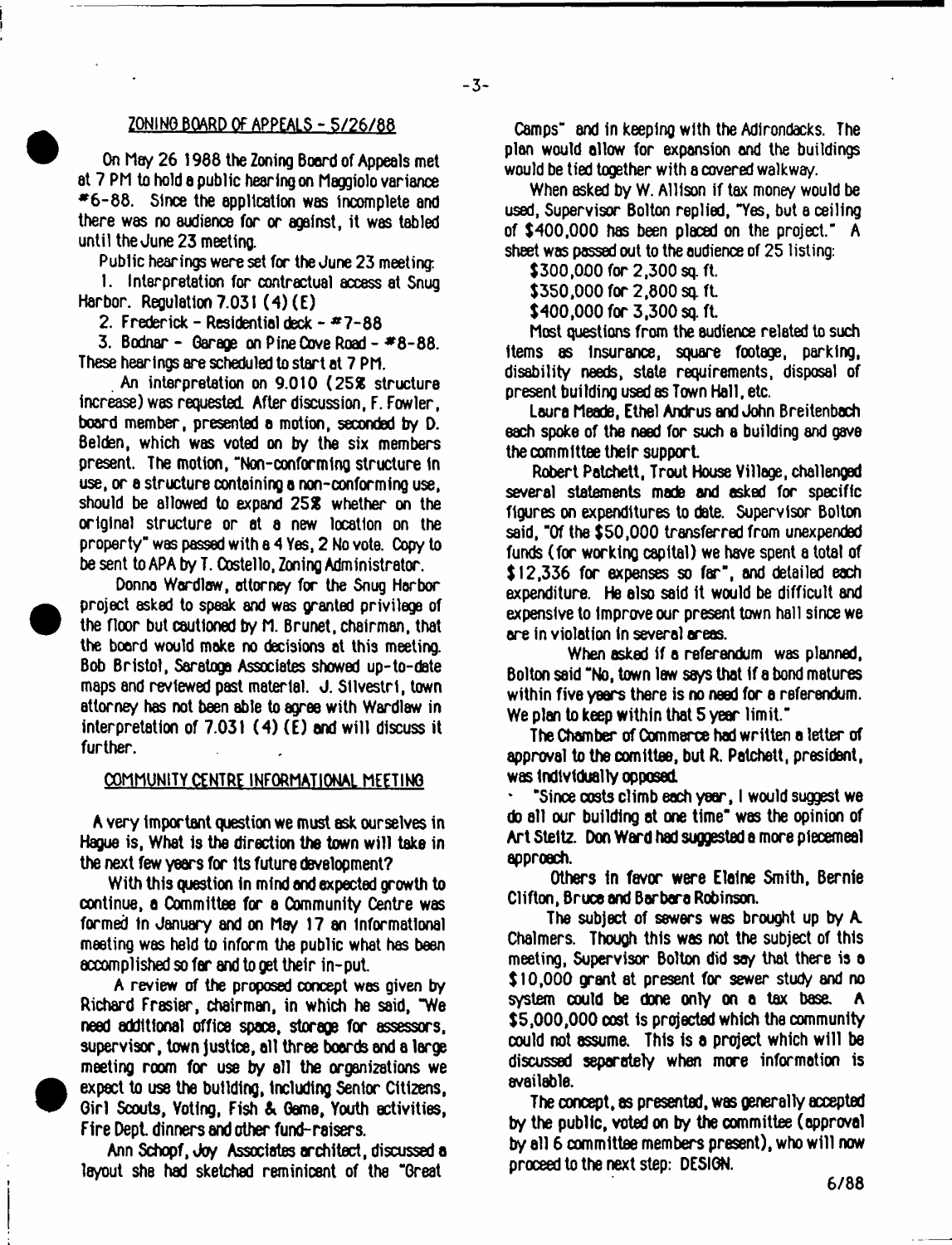Karen Laundree, the new Planning Board Chairman, opened the meeting at 7:31PM. The minutes were read and approved as corrected. Chm. Laundree welcomed the guests and stated that at regular working meetings of the Board, public comments concerning the topics on the agenda would not be heard. The public may always submit written comments to the Board for consideration. (Public comment Is welcome at public hearings dealing with subdivision of land, Master plan considerations, rules and regulations to be adopted by the Board, and other times as directed by higher authority. No type II Site Plan Review Project shall be disapproved except after a public hearing thereon.)

The proposed travel trailer park on lands located between ML View Rd and Rt 8 was conditionally approved for 16 campsites provided all requisitions of the Hague Zoning Ordinance, the Dept of Health, and the Dept, of Transportation are satisfied. No ingress or egress onto Rt 8 will be permitted.

The major portion of the 3-hour meeting was devoted to various aspects of the proposed development In the Sabbath Day Point area by Twin Peaks Associates, Inc., to be called "Sugar Bush at Snug Harbour." Donna Wardlaw, Esquire, Jim Miller of Saratoga Associates and a stenotypist were in attendance on behalf of the developers. The Boxd deemed the  $5$ -lot Class B portion of the entire  $69*$ acres proposed a major subdivision. The subdivider is now required to file a completed application accompanied by a preliminary plat plan and the filing fee. Numerous items concerning this proposed subdivision have not as yet been resolved. Attendance at the meetings may be the best way to keep informed.

The application of Jane Frederick to construct a deck which would be less than 10 feet from her side lot line was recommended to the ZBA for denial since It is not necessary for the reasonable use of the land x building.

The application of William & Lillian Bodnar for a variance to construct a garage with a setback from the Pine Cove Rd. of 14\* was recommended to the ZBA for denial. If the size of the garage is reduced to 22', the setback from the road would only be 3 feet shy of the required 25' setback, the Board would recommend approval of the variance to the ZBA.

#### \*\*\*\*\*\*\*\*\*\*\*\*\*\*\*\*\*\*\*\*\*\*\*\*\*\*\*

NOTE: the controversial Issue concerning permits for Lake George Island picnics has come from the Dept, of Environmental Conservation and NOT from the newly activated LAKE GEORGE PARK **COMMISSION** 

#### HAGUE PLANNING BOARD FROM OUR ASSEMBLYMAN

In the spring newsletter from Assemblyman Nell Kelleher he includes a copy of the letter he wrote to Mr. Thomas Jorling, Commissioner, NYS Dept, of Environmental Conservation. We would like to share excerpts with those of you who did not receive this newsletter.

'As you know, I have continuously attempted over the last two years to have the Department of Environmental Conservation address the critical problem of milfoil infestation in Lake George. The weed threatens the quality of the lake's formerly pristine water, endangers swimmers, discourages boating and fishing and generally reduces our residents' ability to enjoy this Queen of American Lakes.

'Attempts at mechanically harvesting the weed, placing mats on tha lake bottom and suction dredging have all failed to contain the spread of milfoil In Lake George. In soma instances, these practices may, in fact, Increase the likelihood of further Infestation by uprooting the plants and allowing them to float into uninfested areas.

"The chemical Sonar has been proven effective and environmentally safa in controlling milfoil. Recent studies by the manufacturer and extensive use by the Army Corps of Engineers have upheld the safety of this method of control. It is registered for use In 47 states, two of the remaining three have no milfoil problem. The other is New York State. Yet, despite the total lack of evidence of any harm to the environment or to our residents, the DEC continues to demand that another year be wasted watching the milfoil spread. It is apparent that the Department realizes that once it has concluded Its hearings, the proponents will bring suit. If nothing else, I must commend EnCon on Its ingenuity for understanding that such e ruling, based on such a lack of evidence, would surely be ruled 'arbitrary and capricious' and struck down. Oamanding further study holds off the public while EnCon watches the lake to see if the milfoil miraculously disappears. Unfortunately, recent studies confirm that the weed continues to spread.

"Given EnCon's complete lack of appreciation of the severity of this environmental threat, I have prepared legislation to direct the DEC to register Sonar for use in NYS in compliance with standard procedures for its use. The bill has the unanimous support of the Warren County Board of Supervisors, the Adirondack Regional Chambers of Commerce and the Lake George Association I regret that this legislation is necessary. I would urge the Department to abandon its stalling tactics and address this serious problem. While I do not relish the concept of removing the registration process for Sonar from the Department, it appears that your Department's position makes it necessary. Sincarely, /S/ Neil W. Kelleher, Member of Assembly"

Ed: I for one appreciate Mr. Kelleher's stand and hope that we will see results in the very near future.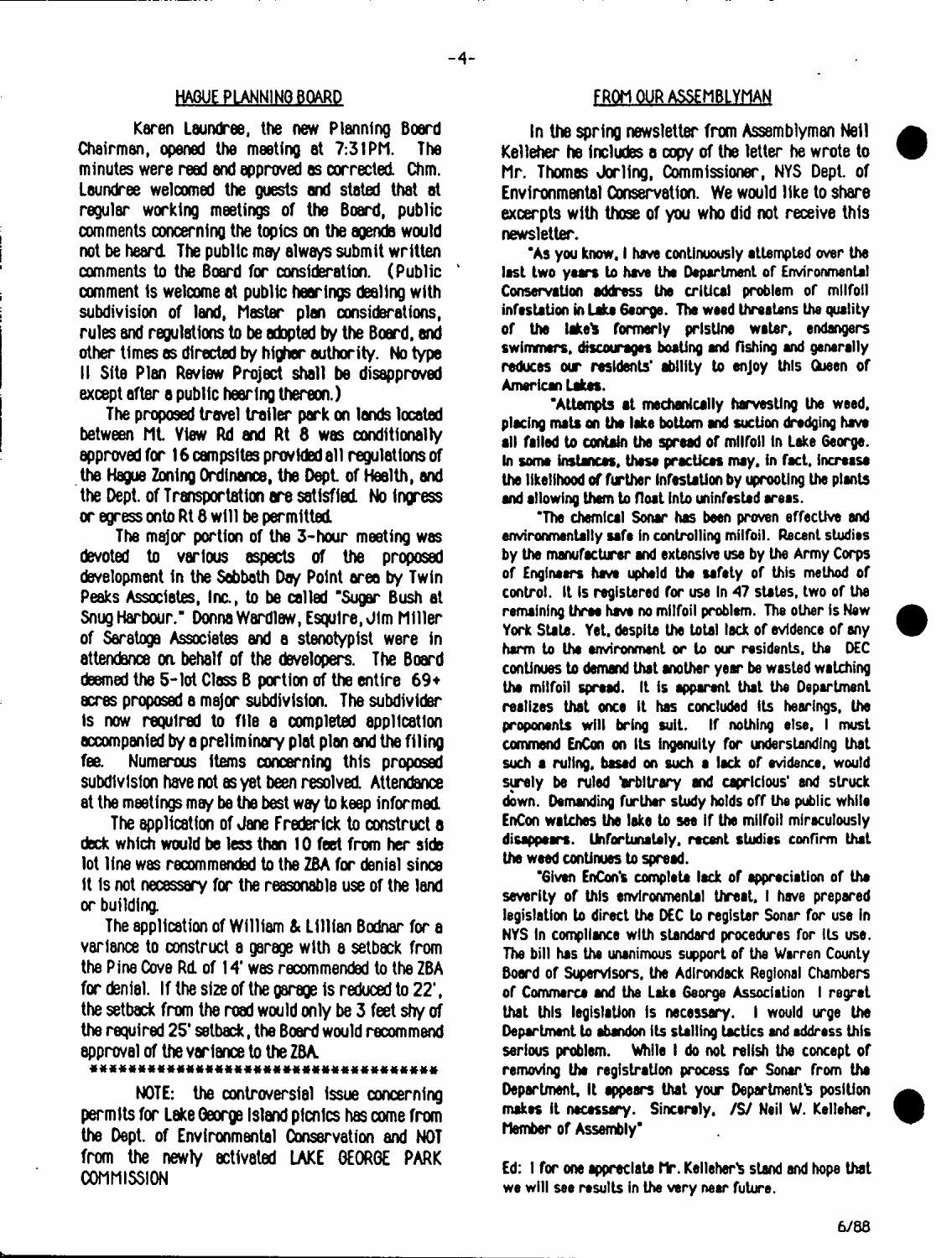## WILLY C'S MAY/JUNE WEATHER NOTES

As noted last month the early part of May was sunny and mild. Then mid month, starting the 16th through the 22d, we had rain each day with just under one Inch on the 16th, accompanied by cool de/time temperatures. We then ended up the month with sunny and warm temperatures. Total rainfall for the month was 2 1/4 Inches, In spite of the fact that we had rain on 14 of the 31 days. The high temperature hit 90º on the 28th. The low was 37º on both the 4th and 12th. The month continued above overage regarding wind speeds. Top gust was 48 1/2 MPH on the 7th with 41 MPH on the 13th. Four other da/s with gusts In the 30's. There were only three days in all of May when we had what you would consider to be calm days. Our first thunder storms were during the worm period toward the end of tha month, but nothing to write home about We gained another 1 hour end 5 minutes of daylight during Me/.

And so now June Is bustin' out ell over. The mountainsides ere cloaked In their early summer mantle of green. This mantle Is now under attack by an increased population of g/psy moths and tent caterpillars. June 1 ushered in with a super north-northeost breeze that hit a top gust of 52 MPH with steady speeds in the high 30's and 40's . This swept 1n late In the afternoon of the 1st and lasted well Into the evening. The wind hes held in this quarter every day since, with gusts to 43 1/2 MPH on the 5th end 32 1/2 MPH on the 6th. Temperatures hove been on the cool side, but not uncomfortable The water temperature at 8:30 AM on June 9th was 56®, the air temperature 5l». With a low snowpack this past winter, below rainfall for the last few months, no rain In the last eight de/s, coupled with these steady days of wind, we are now rapidly drying out Another storm tods/, June 9, Is passing to our south thus continuing the pattern established since last October. Like many other parts of the country we need a good soaking rain. We hope we will have good news to report toyou next issue. In the next two weeks we will be enjoying the longest do/s of the year, when the sun hits Its zenith. Sit back and savor each da/ for they will soon begin to **prow shorter, and also in the interval of**  $\mathbb{R}$ 

## **AMERICAN LEGION!**

Regular meeting **of** Hague **Pest 1536,** American . Legion, **will** be held at the **legion home** on WedJuly **6** ol8PM. **American** flags **of** all fto **ore** still being sold **by the poet at very reesoneble prices,** and **It Is** suggested **that orders** should be received In **the** near future to Insureddddd delivery before the Fourth of July. Contact Ray laundree or Bamte Clifton for flogs and prices.

## HA0U£\_HISTQR1CAL SOCIETY

The Hague Historical Society will meet on Wednesday, June 22 at 7:30 PM for a social time followed by the business meeting at 8PM. Guest speaker will be Dorothy (Watts) Goodfellow, author of Growing Up Wild who will speak on 'Taking History Personally." Mrs. Goodfellow will cover what we can do to Interest young people in our local history, using her own reminiscences. The public Is cordially Invited to attend.

If you missed the Historical Society's trip on June 2, we are sorry. We were bussed to "Llndenwald", "Olana" and Tlermont", all beautiful homes in the Kinder hook area. It was a "super" trip and well organized. Don't miss the next onel I

#### HELP WANTED - SERVICES AVAILABLE

In response to our appeal In the last issue we have received the following

Northern lake George Resort needs college or college bound students for summer employment Call Mark Martuccl for Information - 543-6528, or write to him at Split Rock Rood, Hague, NY . 12836.

#### BABY SITTING/MOTHER'S HELPER:

Jennifer Henrv. 16. 543-6633after June 14 Happy McPartlln. 13. 543-6150, after June 25, or write to 1357 Ruffner Rd, Schenectady, NY

#### **BASS TOURNAMENT**

Hague Is again hosting the BAS.S. opening tournament of the year on June 18 end 19. Boaters will be arriving Fridoy night, June 17 and spend Saturday searching out the good bass grounds. On Sunder/ mornlnQ at tha crack of dawn over o hundred boots ere expected to roor out of the Hague slip to spend the next several hours trying to catch the big one. Weigh-In is from 2-4PM at the town park.

Each fisherman is allowed to catch up to 5 bass. either small or large mouth. The/ are kept alive in refrigaretid containers on board the boats and must be alive at weigh-in. They are then tossed back into the take. The survival rata is almost 100%. Last year there were 123 participants and 371 fish were cautfvt The public Is Invited to watch the weigh-in at the perk.  $\Box$ 

**THERE V1LL BE NO CHAMBER OF COMMERCE MEETINGS DURING ..JULY & AUG. 6/66**

diamati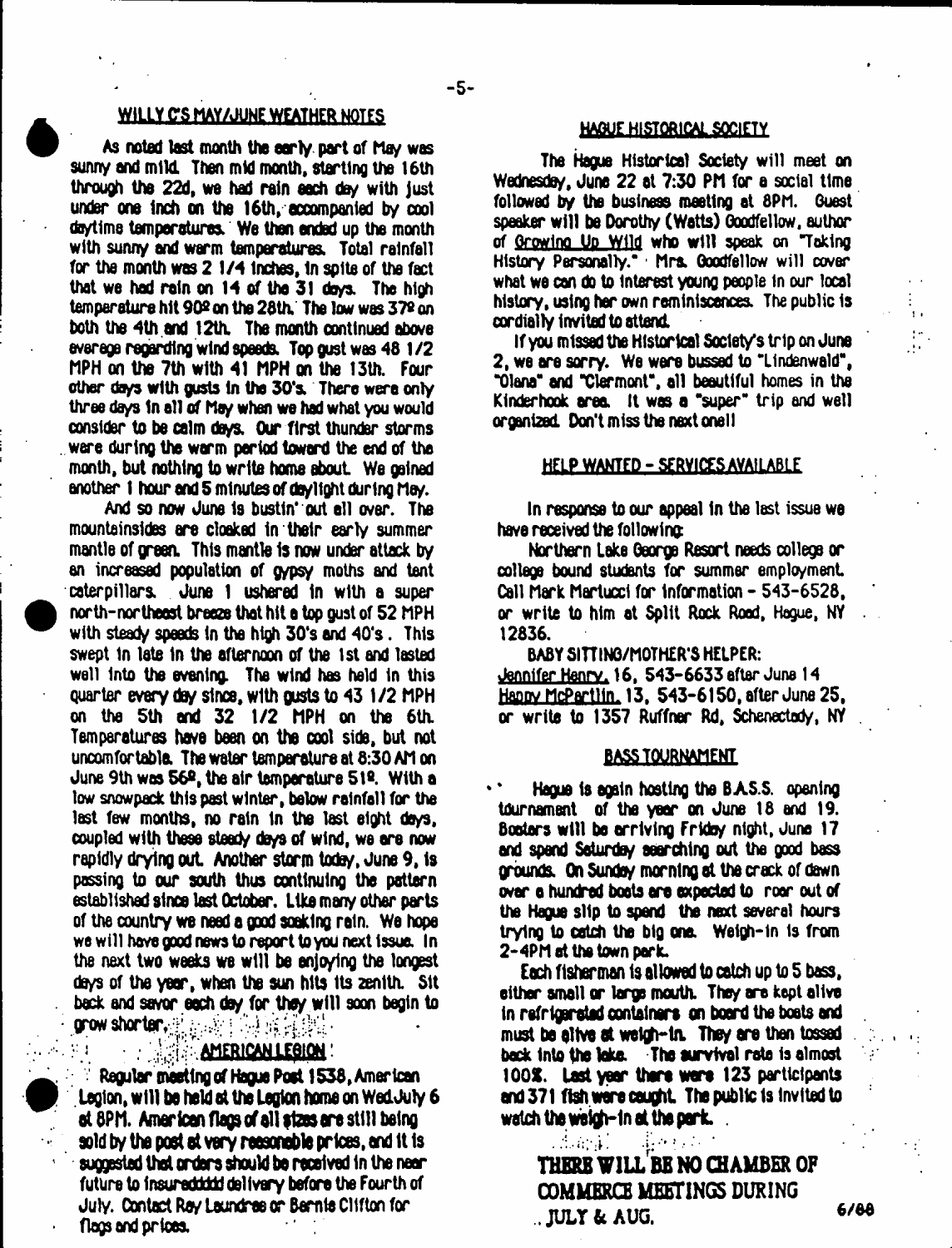## **GRACE MEMORIAL CHAPEL SERVICES**

Grace Memorial Chapel at Sabbath Day Point will hold worship services at 10 AM each Sunday from June 26 through Sept. 4, Ministers from eleven different communities In various parts of the United States, and from several different denominations, will conduct the services. Laura Meade of Hague is in charge of music.

Everyone Is invited to come end worship God in this beautiful and historic chapel. The schedule of ministers for the first four weeks is;

June 26 - The Reverend John 6. Armes, Retired Missionary, Presbyterian Church. Silver Bay, NY

July 3 - THe Reverend Helenmerle Sunkenberg, Hospice Chaplain, United Hospice, Rockland County, NY.

July 10 - The Reverend Leon M. Adkins, Jr., D. Min., Albany District Superintendent United Methodist Church

July 17 - The Reverend S. Thom Scholten, First United Methodist Church, Northvllle, NY

## TICONDEROGA FESTIVAL GUILD

Get sett Get ready! and Go! The Ti Festival Guild once pgain is proud to announce a very special season of TUesday evening entertainments, July 12 through August 9. In addition, the popular award winning series of six free Wednesday morning (10 AM) programs for children returns  $-$  ARTS TREK VI  $-$ July 6 through August 10. ALL Ti FEstival programs take place under the handsome yellow and white striped Festival tent on the TI Yillage Green.

Opening night, Tuesday;, July 12, brings back the VERMONT JAZZ ENSEMBLE - the 17 piece orchestra featuring the Big Band sound. Some members of our audience last year got up and danced in the grassy aisles! Tuesday, July 19 offers a "double feature": at 7PM SMOKEY GREENE AND THE BOYS will present their own special Bluegrass and Country, followed by THE MCLAIN FAMILY BAND, world famous in the field. The end of July and early August will highlight THE VINTAGE BRASS (7/26); VANAVER CARAVAN (AMerican & Old World Dance & Song 8/2); RACING CITY CHORUS (8/9)

ARTS TREK  $YI - JuIY$  6, FIREBIRD - The Bennington Puppets, July 13, SEA GIRl--Mxry-Go-Round Playhouse; July 20 CARTE BLANCHE-Mime Theater. (Three additional programs July and August)

The Ti Festival Guild offers season subscriptions for only \$20 (five evening concerts); General admission \$6; Seniors \$5; Students 18 and under \$4. Advance tickets at Bookmark/Radio Shack. For any additional information, call the Guild office, 585-6716.

The Guild thanks its loyal member contributors and welcomes new members - single membership contributions as "Friend" start at ten dollars. We are proud each year to publish the names of our supporters in our program book.

The Guild also calls your attention to The President's Party (President Dorothy Henry) hosted by Barbara and A1 Lawrence at  $4PM$  on Sunday, July  $3$ at their lovely island Harbor home, as a fund raiserbenefit for the Guild. The Vanadium String Quartet, a professional music group out of the Eastman School of Music end currently In residence et Meadowmount (Westport, NY) will entertain.

### **NEW SILVER BAY ASSOC. EXECUTIVE**

Dennis M. Blank has been named Associate Executive/Operations far the Silver Bay Association. Dennis has assumed his duties end his wife, Anne and their three boys will be coming to Silver Bey at the end of the school year. The Blanks hope to purchase a home in the Silver Bay/Hague area.

## MLH HOSPITAL FAIR

Plans ere underway In Ticonderoga to have the Second Annual Ti Hospital Fair on August 6. Various groups in the Ti area are offering their services and  $\mathsf{smiles}\,$  - to have a fun filled, fund raising event. The fair will benefit the Moses-Ludlngton Hospital.

The committee would appreciate any donations (except for clothing). If you have any items to donate, please call Carol Ferguson at 585-2831.

Keeping a house cleen can reduce home pests. The same is true in the garden. Keeping a garden free of weeds, litter, plant debris and leaves, and planted with well pruned, recommended varieties of plants will help reduce and manage Insects and plant diseases.<br>\*\*\*\*\*\*

*Happiness is having a father for a best friend*

## *Mm jp t F athe r's Ikyjm m e 19*



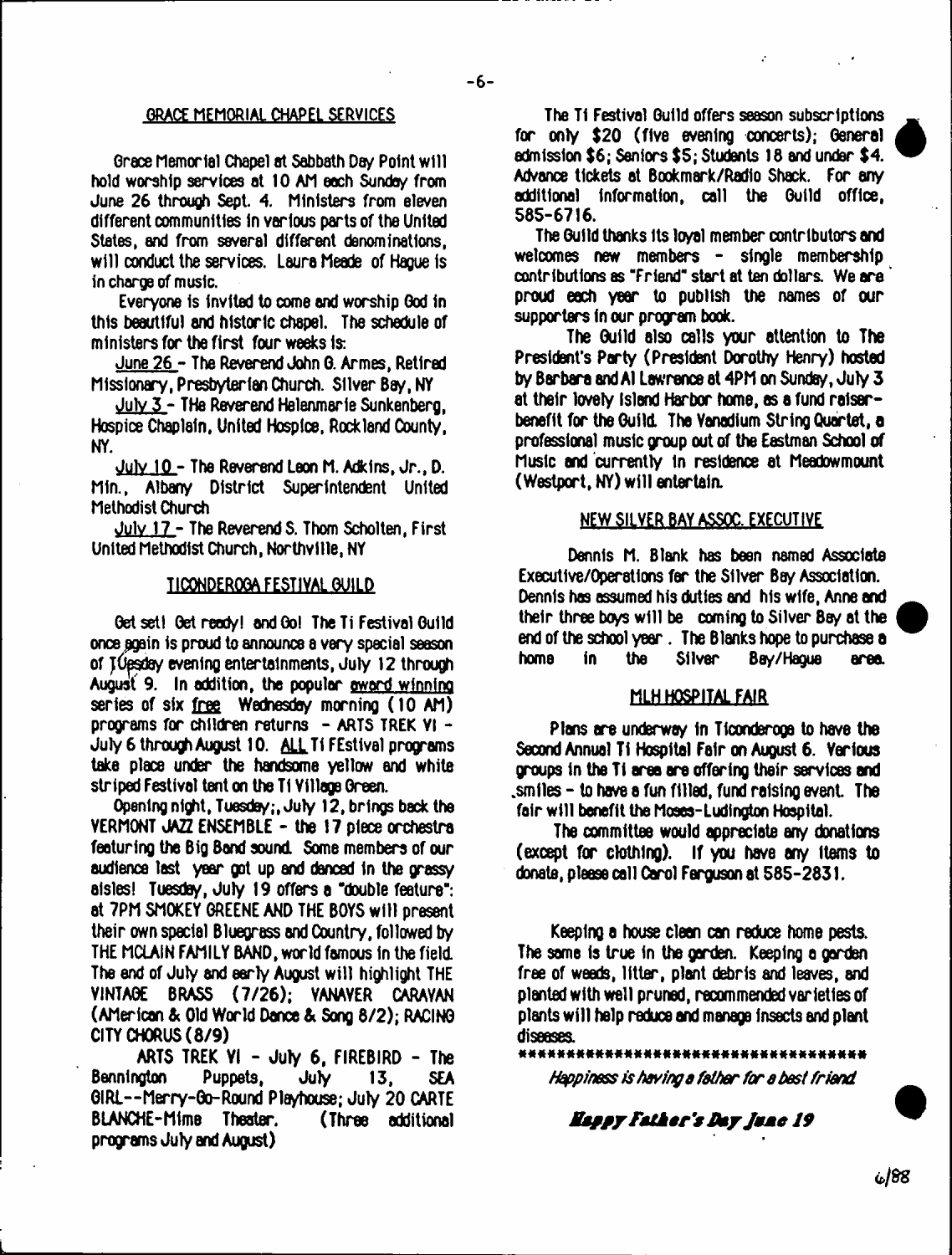$-7-$ 

BORN - A girl, Kathryn, to Joan (Icke) and Eben Clark, Jr. in Martha's Vineyard, MA. Proud grandfather Is William Icke , Pine Cove and great-grandmother, Gladys Munro Icke.

BORN - A girl, Kelly Anne, to Richard & Maureen Feibusch on May 19 in Danbury, CT. Proud grandparents are Jean and Dick Feibusch, Hague.

DIED - Stephen L. Jordan, 78, Dodd Hill Rd. on May 18 at his home. He is survived by his wife, Helen, daughter Helen Goetsch, Hague and e son Stephen, one brother and 10 grandchildren.

PAUL S. BELDEN, JR. son of Paul S. Belden, Sr., Hague, has recently graduated from Vermont Technical College In Randolph Center. He received an associate degree In engineering in electrical and electronics engineering technolog/.

JANICE I. HOLUB, daughter of Mr & Mrs. Jerome F. Holub, Berkeley Heights, NJ, has recently graduated from Monmouth College, NJ with a B.S. degree. Janice Is the granddaughter of Mr. & Mrs. John Kenned/, Pine Owe, Hague.

JOHN HOLUB, younger brother of Janice, will graduate next week from Governor Livingston High School in New Providence, NJ.

#### MLH WELCOMES NEW SURGEON

The Moses Ludlngton Hospital is pleased to announce the addition of Jack Nobel, M.D. to the Medical Staff.

Dr. Nobel, a board certified Surgeon, graduated from Dartmouth College in 1965 with a BA Degree In Biology. He graduated from the U. of NM in 1969 with a Doctor of Medicine Degree. In 1977 Dr. Nobel completed his residency in General Surgery at McLaren General Hospital in Flint, Michigan. After completing his residency, Dr. Nobel spent ten years In private practice In Taos, NM and was a member of the Medical Staff of Holy Cross Hospital fn Taos, NM.

Dr. Nobel and his wife, Patricia, a Board Certified Pediatrician, have three children. Jack Nobel, M.D. will arrive In Ticonderoga in early June to begin his practice. Patricio Nobel, M.D. end the children will arrive in August in time for the children to be enrolled for the fall school term.

Dr. Nobel's office Is located on the first floor of the Emily Moses Pavilion in Ticonderoga.

## **MOUE POSTMASTER RETIRES**

Our very popular Hague postmaster, Penny Bolton, retired on May 31. Penny was appointed acting postmaster in January 1958. This was a political appointment under the condition that she must pass a civil service test and place in the top three applicants. She was successful in qualifying and was appointed postmaster In July 1959.

Now postal service employees are appointed on an upward mobility basis, based on experience and exam qualification.

How many of you remember when the post office was across the street from the town hall in the residence now occupied by the McGuires? (Prior to that time it had been In the home now occupied by

W Steitz'. And how many of you remember when the mail came by boat to Hague and was brought to the post office by wheelbarrow? (Summers only, of course!) We are told that in the winters it was sent to Ticonderoga by rail and then brought out to Hague, three times a day. Now we have speedy delivery from Albany by highway contract route. We now have mall service once e day.

Mrs. Bolton said that Hague has a third-class post office with first class service. We would have to agree with that About 300 rural and post office boxes are served in the winter, compared with 450 in the summer.

Penny plans to use her free time at the golf course, enjoying the lake more often, selling reel estate for the Mertin Agency and painting with water colors.

We at the Chronicle Staff think we are speaking for the entire Hague community in thanking Penny for her years of valuable service and we wish her well in her retirement years.

Until a permanent postmaster is appointed, Brenda Van Guilder, postmaster from Riparius will be the officer in charge.

#### NEW LANDFILL HOURS

As of July 1 Haoue Sanitary Landfill will be open seven days a week from 9AM to 5PM

#### 

There is a crusher in town for a limited time. Now is the time to get rid of the Junk cars that have been appearing. Call the Town Hall, 543-6161.